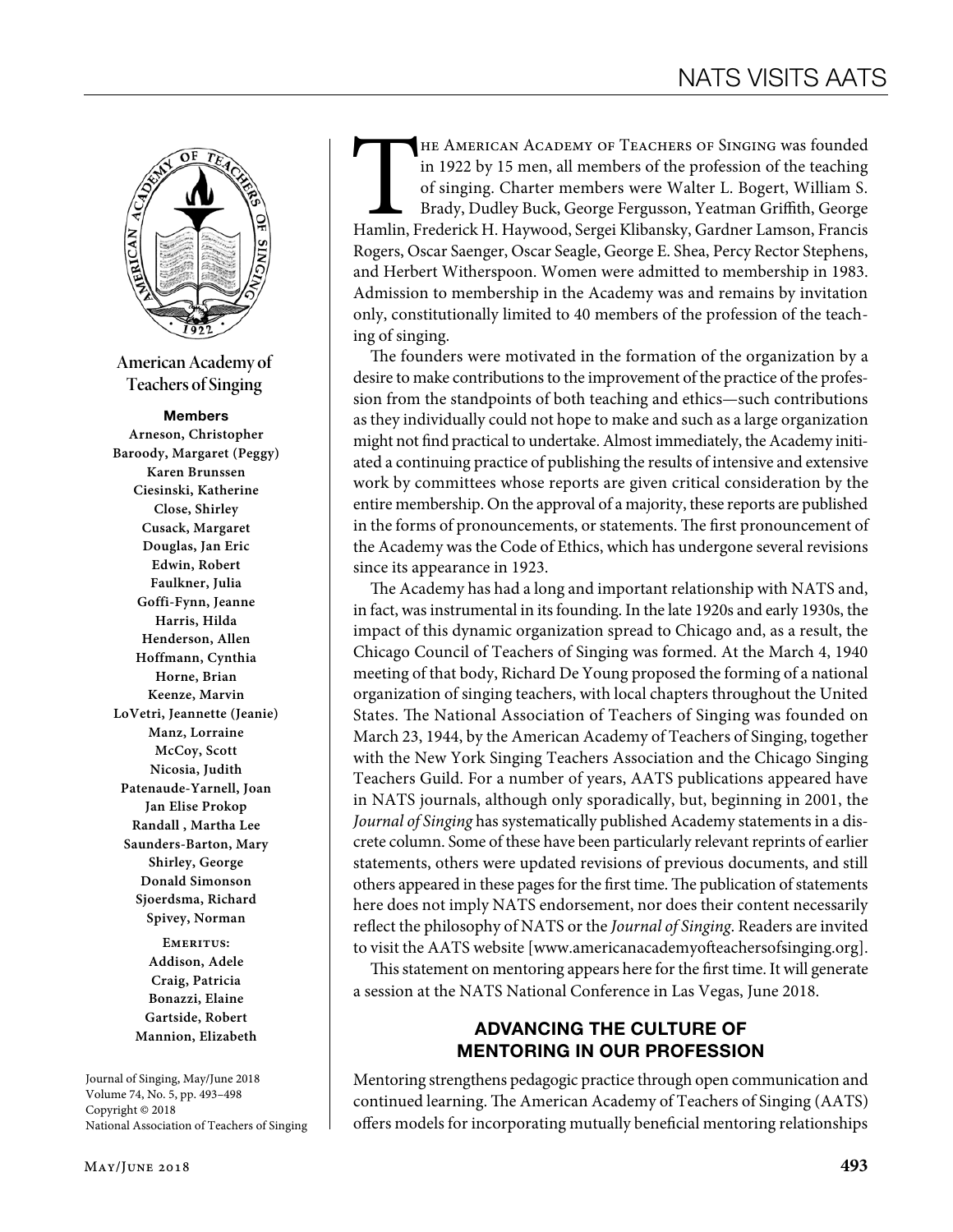# *NATS Visits AATS*

into vital aspects of our profession, informed in part by principles of Self-Determination Theory. This paper is the result of extensive collaborative scholarship and discussion by the American Academy of Teachers of Singing (AATS). Not only have we acknowledged and analyzed the mentoring we have received, we have also noted the lack of mentoring in many areas of our profession. Our position is that there is a need to support and guide teachers of singing at all levels of professional activity, and that, as professionals, we should be willing to mentor one another. Our goal is to bring a culture of collaborative knowledge sharing to the voice teaching profession as a whole, in every community of teachers, including university full-time and adjunct faculty, community music school voice instructors, independent studio teachers, private teachers affiliated with K-12 education, and voice faculty in summer festival or study programs. We want to encourage a willingness to enlist help from each other and to create an environment in which such guidance is comfortably sought.

Broadly defined, a mentor is an experienced and trusted advisor. In this paper, we address teacher-toteacher mentoring and mentoring among others in our profession, not teacher-student mentoring. For example, speech and hearing professionals might advise a singing teacher on managing voice students with pathologies. While mentoring covers a large range of activities and focus areas, we distinguish mentoring from training. Simply stated, training implies a commercial or curricular structure, whereas mentoring centers on relationship. Therefore, we will not include school- or program-based teacher training for certification.

This paper covers basic tenets and principles of mentoring and aspects of a culture of sharing. More specific ideas for initial steps follow, along with descriptions of several current models of mentoring. Finally, AATS outlines roles our organization can play to support the teaching profession globally.

# TENETS AND PRINCIPLES

**A. A teacher is always a student.** Voice teachers are continually informed throughout their careers by other teachers, their own field research, published research, and their students.

- **B. No teacher has all the answers; no teacher** *must* **have all the answers.** Teachers can avoid the dilemma of feeling the need to answer every question a student asks by clearly stating what they do know and offering what they believe is helpful for the student. They should also acknowledge when they do not have an answer and assure the student that they will seek information from a colleague or from current research.
- **C. Mentoring is relationship-based.** Both limited and long-term relationships are desirable. Thus, mentoring fosters mutual trust and interdependency. It benefits both students and the art of pedagogy.
- **D. A mentor is a conduit rather than the sole possessor of information and technique.** In other words, "I am not teaching you to be me, rather a better 'you'."
- **E. Mentoring supports basic psychological benefits of autonomy, competence, and relatedness,** formalized as Self-Determination Theory by Edward Deci and Richard Ryan. For the past forty years, these University of Rochester professors have been at the forefront of research on human motivation. Self-Determination Theory, an empirically-based meta-theory of motivation, states that individuals are most productive when their basic psychological needs for competence, autonomy, and relatedness are met. Evidence from healthcare, business, and education shows that teachers, supervisors, and settings that address these basic psychological needs promote workplace satisfaction, persistence, and productivity. More information is available at [www.](http://www.selfdeterminationtheory.org) [selfdeterminationtheory.org.](http://www.selfdeterminationtheory.org)
- **F. Mentors are aware of the phases of acquiring, testing, refining, and responsibly sharing knowledge.**  When we acquire new knowledge, many of us are immediately inspired to teach what we have learned. However, with time and experience, we humbly realize the extent of our tested and refined knowledge and are more mindful about the ways we share it.

From these principles, the attributes of an ideal mentor become clear. They include being openminded and openhearted; learning from everyone, even when we may think we know it all; and stimulating motivation and responsibility in others. Optimally, a mentor incorporates an attitude of learning over one's entire lifetime, openness to a two-way stream of communica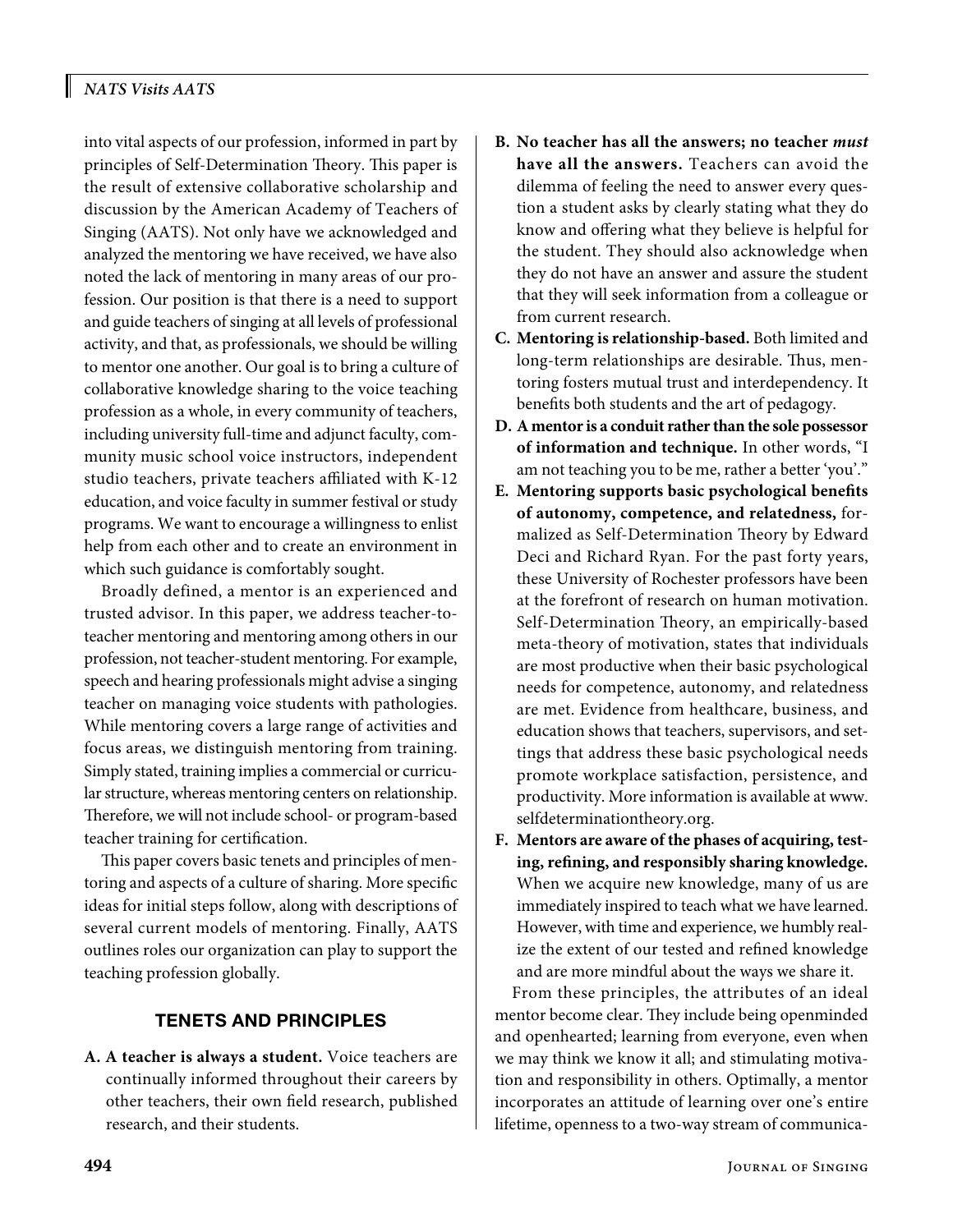tion, as well as humility and gratitude for mentoring received. A mentor recognizes that vulnerability, fear, and discomfort are part of the process; therefore, dealing with defensiveness in ourselves and in others is to be expected. A mentor functions best as a conduit rather than the owner of information and technique, and understands how to support others' autonomy and competence in relationships.

# A CULTURE OF SHARING

In the endeavor to set up situations where mentoring works well, the first hurdle is often the culture of exclusivity. Some voice teachers adhere to the concept that they have all the information a student needs and are averse to any form of shared instruction. Such an attitude of possessiveness is not reflected in other fields of one-to-one clinical expertise. Medical professionals, for instance, routinely share information and seek input from their colleagues, both within and across disciplines. In the voice studio, this sharing could start by inviting input from a colleague who observes the teacher giving a voice lesson. It could be a reciprocal learning situation in which two teachers take a voice lesson from each other to learn something new. There are now many ways to become "mentorable" by seeking information from others in the field both online and in person. Thinking of a mentor as a consultant may avoid the possible stigma of an unequal power-based partnership.

The mutual benefits of mentoring include increased flexibility of pedagogic approach, resilience, collaborative strength from supportive colleagues, and the joys of shared learning. Voice students may feel relief from a one-size-fits-all teaching style, and may find benefits of working over a longer span of their training with a teacher who continues to grow from mentoring experiences. In addition, teachers may expand their student clientele by acquiring broader skills from their mentors.

Mentoring can support a teacher's core values and career goals above and beyond promotion or improved performance. While a sponsor might increase visibility, and mobilize contacts on behalf of a colleague, such a relationship is generally hierarchical and short-term. A coach would focus on improving specific tasks, such as mastering foreign language diction, or could remediate aspects of performance-related issues, in particular those with pressing immediacy. A mentor could encompass both immediate and longer-term issues with a holistic view of the mentee's professional and personal growth. Such relationships focus on both objective and subjective career success, often over an extended time frame. Only rarely is a mentor a direct superior within an organization. Domains of mentoring can be either content- or process-driven. Content would encompass basic vocal and pedagogic technique, research questions, writing, and clinical guidance, while process would include strategies for advancement, career choices, promotion, and balancing responsibilities.

A number of issues require careful consideration when envisioning a change of culture around mentorship and collaboration. First, support for national singing teacher organizations is needed to encourage all teachers to belong and to access the creative and pedagogic scholarship in publications such as the *Journal of Singing*. Further, information about mentoring needs to be effectively disseminated to help independent studio teachers build a sense of belonging to a professional community. Second, respect is a prerequisite for any mentoring situation. Both parties are vulnerable and some risk is involved. Both have a stake in creating a safe, comfortable way to ask for and receive help, and also to give help, allowing it to be received or not, without further recourse. Third, teachers from underrepresented minorities may feel higher expectations to mentor while contending with social bias and professional isolation. Many underrepresented minority faculty in university settings, for example, report feeling pressure not only to be a model for students, but also to take on mentoring obligations that might interfere with their own research and professional academic success. Finally, encouraging peer mentoring among younger members of the teaching profession and intergenerational communication pose additional challenges to establishing a culture of sharing.

### MENTORSHIP SETTINGS

Each setting has a different knowledge base and culture, allowing individual choice to determine virtually every step of the way mentoring is initiated, managed, and terminated. Broad categories range from formal organizational settings, such as universities and professional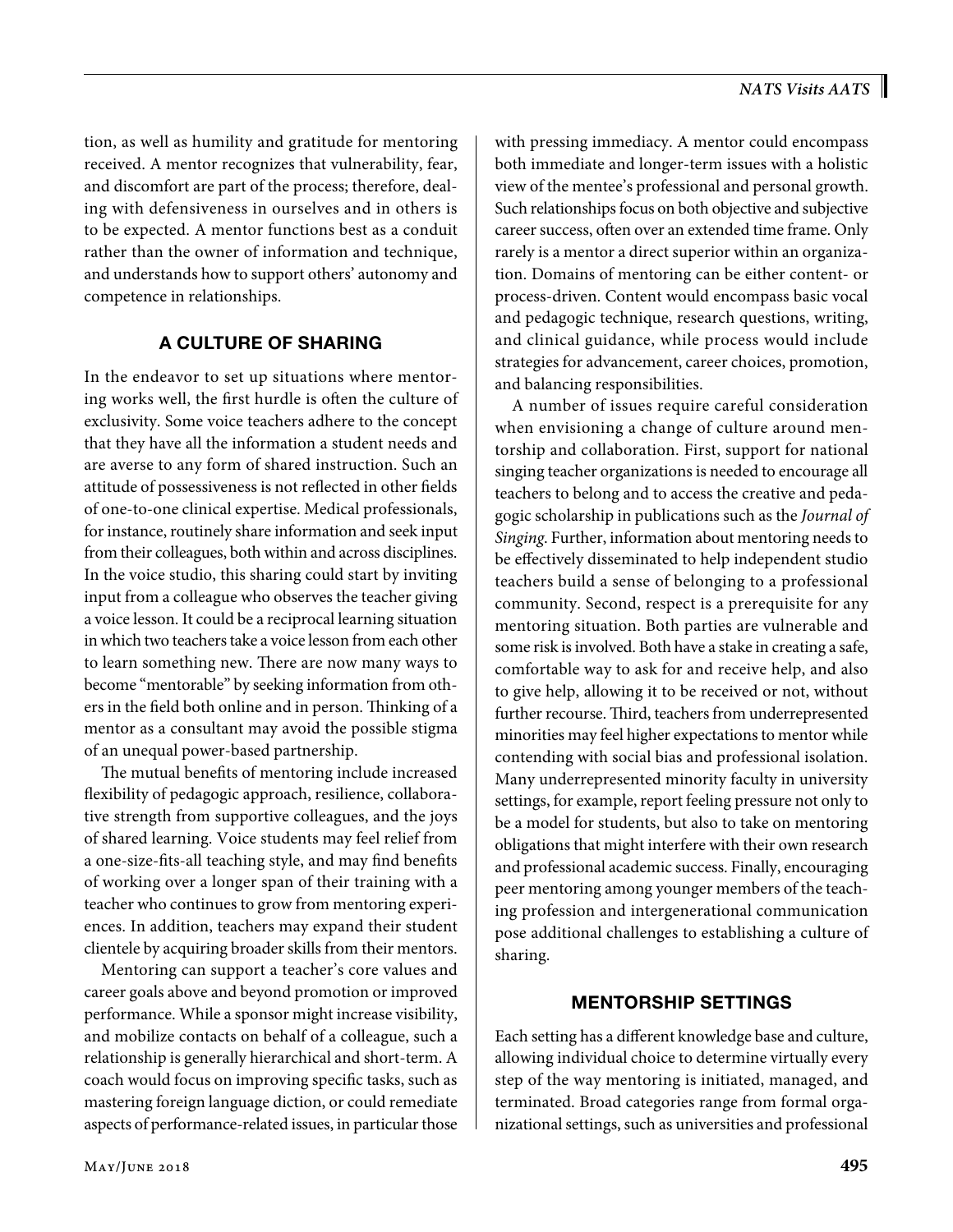# *NATS Visits AATS*

association programs, to informal mentoring aimed at broadening horizons like repertoire or meeting individual needs within or outside of larger organizations. Private mentoring relationships can be established in any setting for short- or long-term consultations. Lastly, workshops or conferences often can offer one-time opportunities for delegates to collaborate or presenters to engage with potential mentees.

Higher education institutions may have formal or informal mentoring. Full-time faculty mentoring usually concerns the tenure process with varying timetables from three to eight years. Senior faculty may be assigned as mentors for a new faculty hire, sometimes with a financial or professional development incentive, to offer guidance during the first year of a tenure track. Informal mentoring relationships might continue thereafter. One mutual benefit is that senior faculty have the opportunity to learn from younger colleagues by "keeping good lab notes" on their skills and interests. More experienced faculty also may be tapped to mentor new faculty in other departments, widening their sphere of influence and opening doors to potential future interdisciplinary collaborations. Almost without exception, such relationships bring mutual satisfaction from achieving a successful bid for promotion and tenure.

Adjunct faculty with logistical needs and concerns about job continuation may benefit from finding a mentor on the full-time faculty. Adequate spaces in which to work and coordination with student scheduling, potential weekly headaches for part-time voice instructors, would certainly benefit from an advocate who is on site every day. Sporadic or limited contact with full-time faculty may jeopardize an adjunct's ability to become known and to establish credibility as a fine teacher. The relative isolation of adjunct teachers also poses difficulties in creating a community with other adjuncts to confer on solutions to students' vocal issues or even seeing students of other teachers perform.

Independent studio teachers could benefit from mentoring as they begin to establish a private practice. Geographic isolation can make observing or studying methods, other than the one a teacher has been taught, difficult at best. Issues of student retention arise if an independent teacher views a mentor as a possible competitor for current students.

#### TAKING THE FIRST STEP

- Be a model of an open minded mentor. For instance, ask, "May I help you in finding local community resources as you set up your independent studio?" "May I offer some perspective on this situation?"
- Engage colleagues in areas of their expertise: "What strategies would you use in teaching this particular repertoire?" "Can you recommend a song in Spanish that would be suitable for a student at this age?" "I am experiencing a challenge with one of my students and I value your thoughts. How would you handle this issue?"
- Ask a colleague to watch you teach: "Would you mind sitting in on one of my lessons and offering me feedback on how I present this concept?" "I am having a problem with X with one of my students. Let me show you what I have been doing in our lessons. What would you do differently?"
- Ask to take a consultation lesson with a colleague: "I would value your input on my approach to this technical issue."
- Engage in and enact mentor/mentee best practices, described below.

Set boundaries for the relationship at the outset. Both parties should make explicit arrangements to avoid imposing on each other's time or autonomy. Formulate a plan with a goal, terms, timetable, and exit point or termination. Mentors must assume that it may be difficult for a colleague to reach out for help, so the mentor will often be the first to offer assistance in a nonintrusive manner. A presumption that a mentor will automatically be harshly critical or negative can be managed with open communication and sensitivity. Mentors must expect that information will be used and interpreted in ways that may differ from the detail or application originally offered. They must strive to create a nonthreatening environment for group interactions. Both mentors and mentees need to be open to learning from each other; for instance, asking "Am I missing something?" can allow for continuing discussion rather than either party feeling misunderstood or cut short. Confidentiality is allimportant to encourage a safe environment for candor and exploration. Identity and records must be protected. When in doubt about a matter of confidentiality, ask. Mentees should seek clarity about which mentor state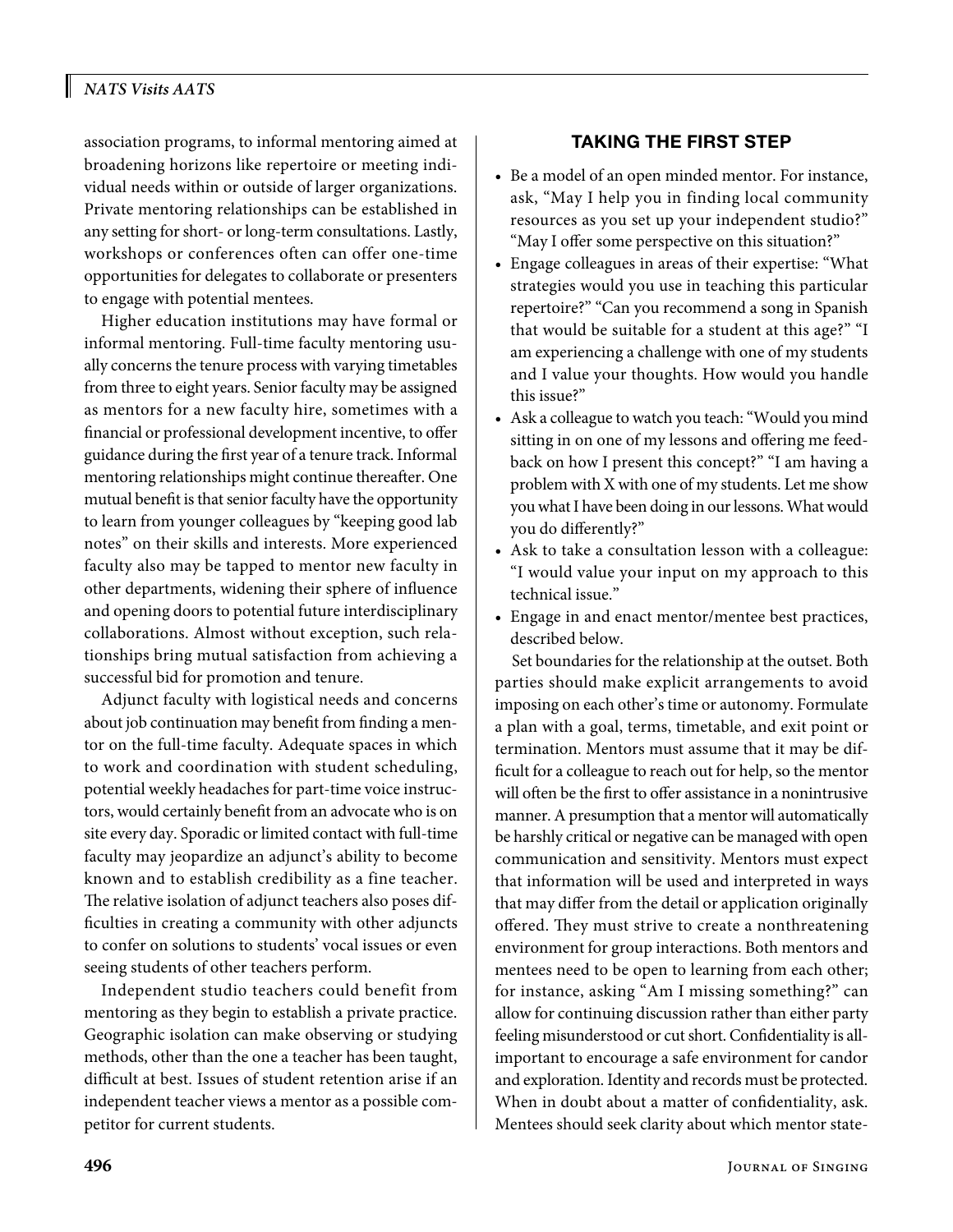ments are specific to the individual and which are more generally applicable. Letters of recommendation from a mentor should be requested with a waiver of the right to view the contents. A final note: Treat all as colleagues, especially in any public forum.

A number of noteworthy mentoring models follow. Some are formal, some are focused on a particular repertoire, and others are based on shared teaching. AATS advocates offering mentorship whenever possible as a collegial gesture. We understand that most of the following programs offer mentorship without charge (exceptions noted) or that the mentoring teachers either donate their service or are paid through organizational sponsorship rather than by participants.

*NATS Intern Program.* A ten-day intensive residency for members of NATS focusing on studio teaching skills under supervision of, and in dynamic exchange with, recognized master teachers. Begun in 1991, this program covers tuition and housing for twelve voice teacher interns per year and is hosted annually by different schools in the U.S. and Canada. 2017 marked the beginning of including collaborative piano interns (visit [www.nats.org/nats-intern-program\)](http://www.nats.org/nats-intern-program).

*NATS Mentored Teaching Experience.* A program, reinstituted in 2017 from an initial 2015 program conceived and implemented by Kathleen Arecchi, in which three mentor teachers, prior teachers, or alumni of the NATS Intern Program, give feedback for mid-career or other teachers not eligible for the NATS Intern Program. A maximum of 32 selected studio teachers upload two video samples of their work that are evaluated by four mentor teachers. Then an hour long, in-person followup meeting with a mentor teacher occurs during the three-day NATS Summer Workshop (visit [www.nats.](http://www.nats.org/2017_Mentored_Teaching_Project) [org/2017\\_Mentored\\_Teaching\\_Project](http://www.nats.org/2017_Mentored_Teaching_Project)).

*ACDA mentoring.* The American Choral Directors Association website states that ACDA "is focusing on mentoring as a way to assist our membership in finding allies in the never-ending task of learning and growing professionally. Our national leadership has determined that a mentoring program is one of the best uses of our resources, human and financial, as we seek to inspire excellence in choral music education, performance, composition, and advocacy. The ACDA Mentoring Program is open to ACDA members across the country

and some ACDA state chapters offer state-run mentoring programs" (visit [https://mentoring.acda.org\)](https://mentoring.acda.org).

*AOTOS Pathways program.* The Association of Teachers of Singing in the U.K. offers individually tailored courses with a focus on mentored training, with an average ratio of three experienced AOTOS members teaching nine student teachers. One of these experiences, Access Day, an annual one-day basic skills course, is offered without cost. There are fees for more extended mentoring programs (visit [www.aotos.org.uk](http://www.aotos.org.uk)).

*ICVT2017 presentation by Susanna Mesiä on international teacher collaboration:* Learning from Each Other: Collaborative Expertise in Nordic Higher Education, Pop & Jazz Vocal Pedagogy. A project between pop and jazz vocal teachers in higher education in several Nordic countries, in which they shared professional expertise and co-constructed solutions to pedagogic challenges (contact: Susanna Mesiä, senior lecturer, Metropolia University of Applied Sciences, doctoral candidate Sibelius Academy, Helsinki).

*ICVT2017 presentation by Carole Blankenship/Sarah Holman interscholastic team-teaching:* Demystifying the Traditional Studio Experience: The Benefits and Challenges of Undergraduate Collaborative Teaching. The traditional approach of a voice studio has historically been shrouded in the mystical secrets of a single voice teacher whose techniques were guarded and whose singers were defended. These colleagues shared their approaches to interactive modes of studio teaching (contact: Dr. Sarah Holman, professor of voice at Wheaton College Conservatory, IL, and Dr. Carole Choate Blankenship, associate professor and chair in fine arts at Rhodes College, TN).

*NATS-NYC Mentor Teacher Program.* An opportunity for apprentice teachers to observe master teachers teaching specific styles of material to develop advanced teaching skills. Experienced teachers may also enroll to broaden their teaching experience and receive feedback (contact: Dr. Jeanne Goffi-Fynn, singing voice specialist, member of AATS, senior lecturer and director of Doctoral Cohort Program in Music at Teachers College, Columbia University; visit [www.nats.nyc.org](http://www.nats.nyc.org)).

*Chicago Chapter NATS Teaching Partnership Workshop.* Introduced in April, 2017, this group teaching experience featured a 25-minute lesson taught to a participant's own student followed by interactive work